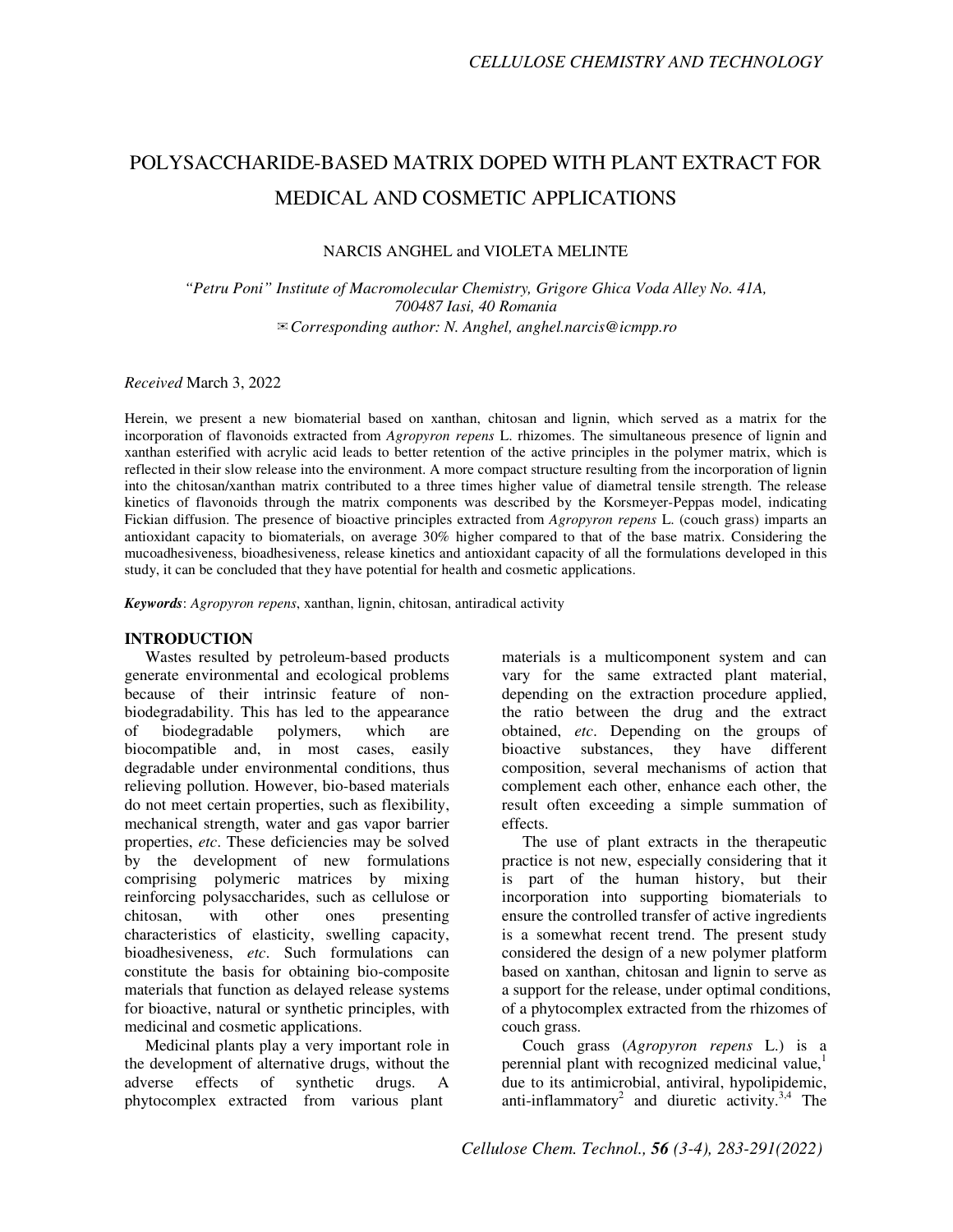literature data also stipulate a certain antibiotic effect that would be due to the presence of agropyrene in the composition of the natural extract, a fact that has been under debate until now.<sup>5</sup> Another use of this herbal product is based on its diuretic properties, being indicated in the therapy of inflammatory kidney diseases, as well as in the prevention of the formation of kidney stones.<sup>6,7</sup> Moreover, the couch grass extract has attracted the attention of major cosmetic brands, as a component in creams or cosmetic masks intended for facial reshaping and lifting, which has brought, in this way, considerable added value to a common herb.

Chitosan is a natural polysaccharide, cationic by its nature, derived from chitin. It is insoluble in almost all common solvents, but it is soluble in acid solutions, its solubility depending on the degree of deacetylation, the distribution of acetyl groups along the main chain, and the molecular weight. Due to its cationic charge, it is prone to establishing electrostatic interactions with some anionically charged polysaccharides, such as xanthan. This opens up new possibilities for the design of polysaccharides based composite architectures that can function as retarding systems for the release of bioactive principles. $8 \text{ In }$ this regard, Bilanovic *et al*. reported the preparation of some biocomposites based on chitosan and xanthan, which, by combining the swelling capacity of xanthan and the mechanical strength of chitosan, proved to be effective for the retention or release of drugs or other chemicals.<sup>9</sup> Moreover, Liu and Huang<sup>10</sup> used a soybean protein coated with genipin-crosslinked chitosan and *Bletilla striata* extract as a wound dressing material, for which the histological evaluation showed the reconstruction of skin upon the slow release of the phytocomplex from the polymeric matrix. The inclusion of plant extracts into polymeric matrices based on natural polysaccharides has been shown to change not only the morphology, mechanical and thermal properties of the materials in question, but also the antimicrobial profile, as shown in a recent article by Kasai *et al*., who doped a biomaterial based on chitosan and polyvinyl alcohol with an extract of *Syzygium cumini* leaves.<sup>11</sup> Thus, chitosan and its derivatives are good candidate biomaterials for applications in cosmetics, medicine, biotechnology and food industry,<sup>12-14</sup> being non-toxic, biodegradable and biocompatible polysaccharides.<sup>15</sup>

Lignin, the most widespread aromatic polymer of vegetable nature, has important antioxidant properties, which make it attractive for potential use in food packaging, medicinal or cosmetic applications.16-20 The antioxidant properties of lignin come from the hydroxy and methoxy phenolic groups, along with the double bond between the outermost carbon atoms in the side chain of the phenylpropanic moiety. Due to their ability to scavenge free radicals, phenolic hydroxyl groups have been extensively reported as descriptors for the antioxidant capacity of this natural product.

Xanthan (produced, on an industrial scale, by the fermentation of simple sugars under the action of the bacterium *Xanthomonas campestris*) has found medical applications in scaffolds for tissue engineering,<sup>21</sup> implants,<sup>22-24</sup> topical applications<sup>25-1</sup>  $29$  or drug release systems.<sup>30-33</sup> Although xanthan has found wide applications in various fields that interfere with the biological environment, its low intrinsic mechanical strength does not recommend it as such for the manufacture of medical devices that require mechanical strength. For this reason, its fine chemical modification, as well as the presence of reinforcing materials, can overcome this impediment, highlighting its attractive bioadhesive and swelling properties. Moreover, because of its hydrophilicity, which makes it likely to lose its structural edifice in a humid environment, the introduction of functional groups to establish hydrophobic bonds between the polysaccharide chains is desirable. $34-39$ 

It has been reported by Raschip *et al*. <sup>40</sup> that xanthan-lignin films showed high antibacterial activity against *Salmonella typhymurium*, *E. coli* and *Listeria monocytogenes* bacteria. Thus, the aim of this paper has been to design and investigate xanthan-based composites modified with acrylic acid to serve as a support matrix for the controlled release of a phytocomplex with antioxidant properties extracted from couch grass. To ensure the mechanical strength of the modified xanthan, the basic formulation involved the introduction of chitosan and lignin, the latter being used as a binder and plasticizer for the components of the base matrix. The combination of the extreme ability of xanthan to swell, the intrinsic mechanical resistance of chitosan potentiated by the presence of lignin, and the regenerative properties of the couch grass extract can form a new basis for potential applications, especially in the cosmetic field.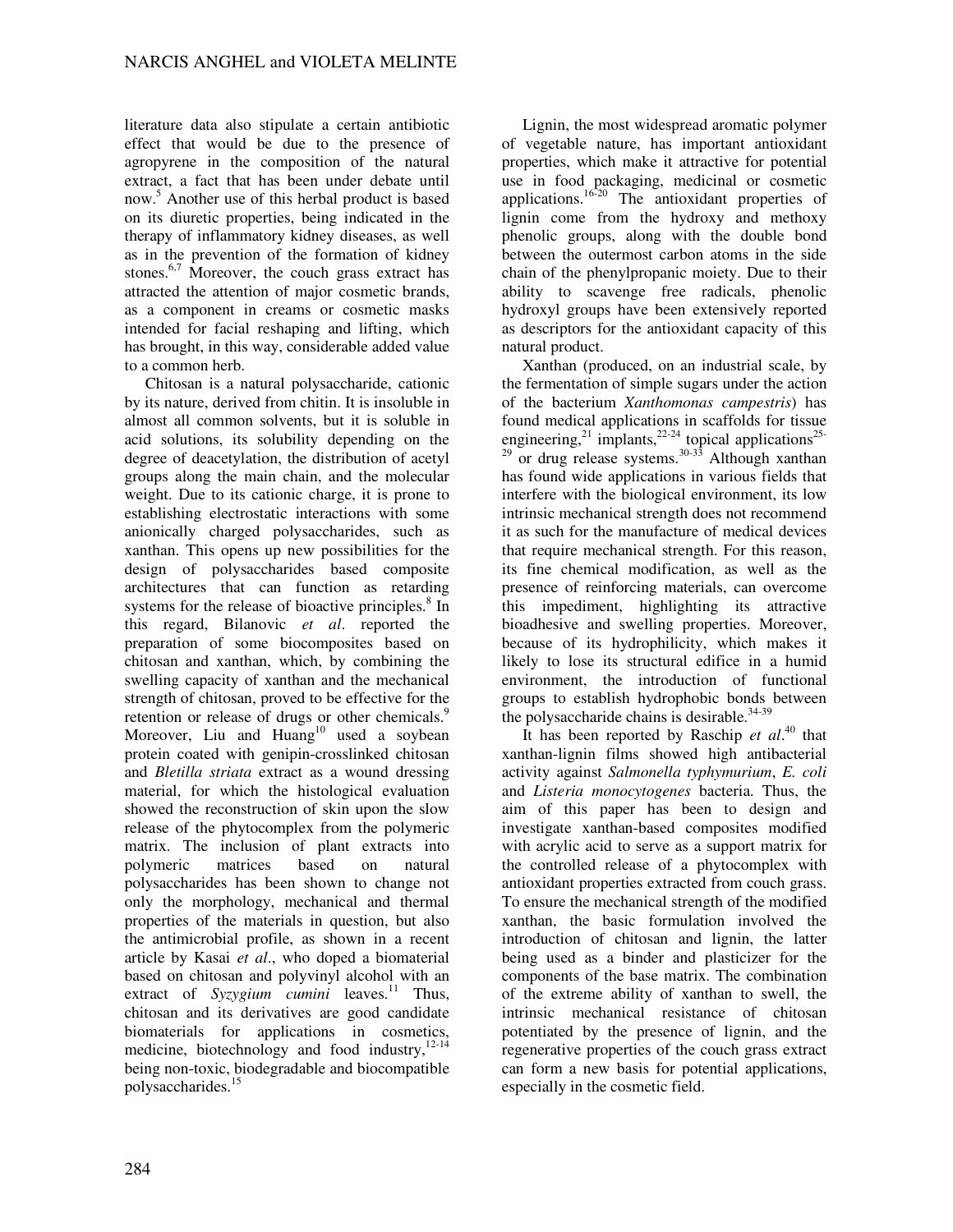# **EXPERIMENTAL**

# **Materials and methods**

 $X$ anthan (Mw =  $2.5 \times 10^6$  Da) from *Xanthomonas campestris*, 4-toluenesulfonyl chloride (TsCl), pyridine (Py), methylene chloride, poly(vinylpolypyrrolidone)– PVPP, vanillin, rutin (quercetin 3-rutinoside), tricin (4',5,7-trihydroxy-3',5-dimethoxyflavone), baicalein (5,6,7-trihydroxy flavone) and 2,2-diphenyl-1 picrylhydrazyl (DPPH) were purchased from Sigma-Aldrich (USA); acrylic acid was obtained from Merck & Co. (USA). Chitosan (Mw =  $1.2 \times 10^6$  Da, degree of acetylation 34%) was received from the University of Sherbrooke, Canada. *Agropyron repens* L. roots were collected from a local area in Iasi, Romania. The plant was identified and authenticated at the Iasi Botanical Garden, Romania.

#### **Plant extract**

An amount of 200 g of couch grass roots was cut into pieces and extracted with 400 mL of ethanol at room temperature, in the dark. The extract was concentrated under vacuum and adsorbed on 50 g poly(vinylpolypyrrolidone). The solid was washed with distilled water to remove polysaccharides, sugars, phenols and simple phenolcarboxilic acids and dried under vacuum at 40 °C. Then, flavonoid phytocomplex was recovered by extraction of the solid with ethanol,

concentration and drying under vacuum at 40 °C (Scheme 1). The yield was 1.86 g.

#### **HPLC (High Performance Liquid Chromatography) analysis of couch grass extract**

A Shimadzu Prominence HPLC system, equipped with an Alltech Econosil C18 column  $(4.6 \times 250 \text{ mm})$ , 5 µm), was used for HPLC analysis. Gradient elution was performed (solvent A (water with 1% AcOH), solvent B (methanol), gradient 100% A 2 min, 0-100% B 40 min, 100% B 10 min, 100-0% B 5 min, rebalancing 100% A 15 min). Detection was performed at 360 nm, with a flow rate of 1 mL/min, temperature of 25  $\degree$ C and injection volume of 20  $\mu$ L (concentration 1 mg extract/mL). Vanillin, rutin, tricin and baicalein were used as internal standards.

#### **Total flavonoid content of** *Agropyron repens* **L. extract**

The determination of total flavonoids of the couch grass roots extract was performed spectrophotometrically at 415 nm, by the formation of a chromofore between flavonoids and aluminium chloride according to a method described by Hayt *et al*. <sup>36</sup> Thus, the flavonoid content of the plant extract was 1.82% expressed as rutin, using a calibration curve.



Scheme 1: Workflow for the extraction and purification procedure of flavonoids from A*gropyron repens* L. rhizomes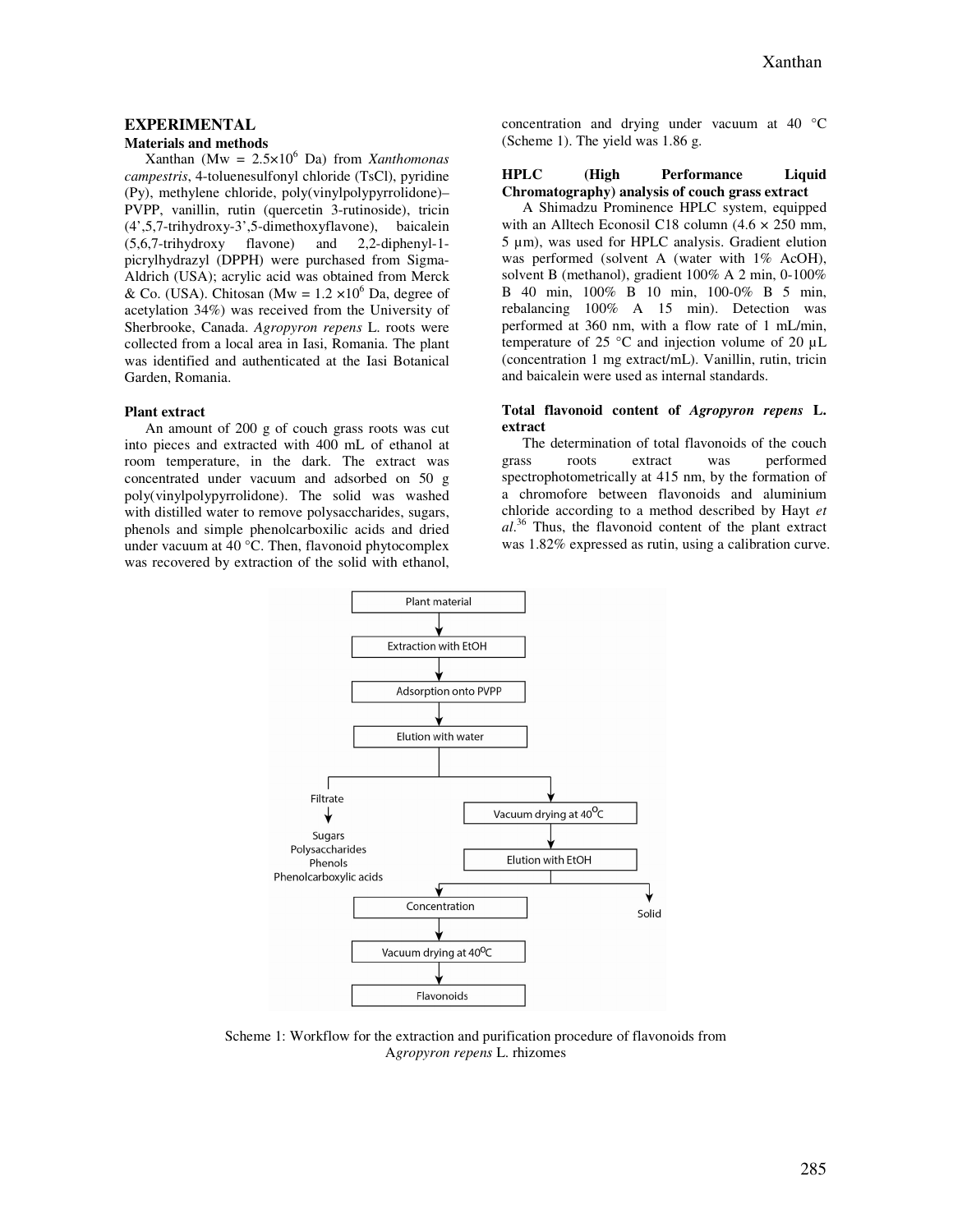

Figure 1: Chemical structure of xanthan (X) and xanthan acrylate (XA)



Scheme 2: Synthetic route for esterification of xanthan with acrylic acid

#### **Chemical modification of xanthan**

Esterification of xanthan with acrylic acid (Fig. 1, Scheme 2), in order to introduce double bonds capable of establishing hydrophobic interactions, was performed by a method presented elsewhere. $37$  In short, TsCl (2.55 g, 0.0133 mol), pyridine (3 mL, 0.077 mol) and acrylic acid (0.95 mL, 0.0133 mol) in 50 mL methylene chloride, were placed in a round bottom flask, equipped with a magnetic stirrer. The mixture was kept under stirring at room temperature for 60 min. Xanthan (5 g, 0.053 mol) was added to the filtrate thus obtained and the mixture was stirred for 24 h at room temperature. The reaction product was separated by filtration and washed on the filter with methylene chloride and ethanol, and dried at room temperature. The yield obtained was 4.95 g.

The esterification process proceeds selectively at the primary hydroxyl groups, not excluding the participation of a certain proportion of the secondary alcohol groups present in the structure of xanthan.

#### **Preparation of biocomposites**

The reference materials CXE (Chitosan/Xanthan/Extract) and CXAE (Chitosan/Xanthan Acrylate/Extract) were obtained by dissolution (under stirring, at room temperature, for 60 min) of 400 mg chitosan and 100 mg xanthan or xanthan acrylate in 50 mL of acidified distilled water (0.1% HCl), along with 100 mg of plant extract. The solvent was evaporated under vacuum at 40 °C and the solid was powdered in a mortar. Other biomaterials named CXLE (Chitosan/Xanthan/Lignin/Extract) and CXALE (Chitosan/Xanthan Acrylate/Lignin/Extract) were prepared in the same way, with the difference that they also contain 100 mg of lignin. From each material, aliquotes of 300 mg were compressed in a Carver Hydraulic Laboratory Press Model C, at a ram pressure of 6 tons for 2 min to obtain capsules with 13 mm diameter and 2 mm thickness.

#### **Mucoadhesion tests**

The adhesive and mucoadhesive behavior of all the systems was evaluated by measuring the adhesion force (maximum detachment force) and total work of adhesion, as described in a previous paper, $41$  using a TA.XT plus® analyzer from Stable Micro Systems (UK). Mucoadhesion tests were performed on biological porcine stomach tissue (stomach mucosa) in PBS (Phosphate Buffer Saline) at  $37^{\circ}$ C, pH = 6.2, while the bioadhesion test was performed onto a hydrated dialysis tubing membrane (cellulose, Visking DTV14000), in the same environment at pH 7.4 and 37 °C. The reported values are the result of five determinations.

#### *In vitro* **release studies**

Release studies were carried out at  $37 \pm 0.5$  °C and pH value of 7.2. Aliquots of the medium withdrawn at predetermined time intervals were analyzed at  $\lambda_{\text{max}}$ value of 360 nm. The bioactive compounds release kinetics was evaluated using the semi-empirical equation proposed by Korsmeyer and Peppas  $(1)$ :<sup>42</sup>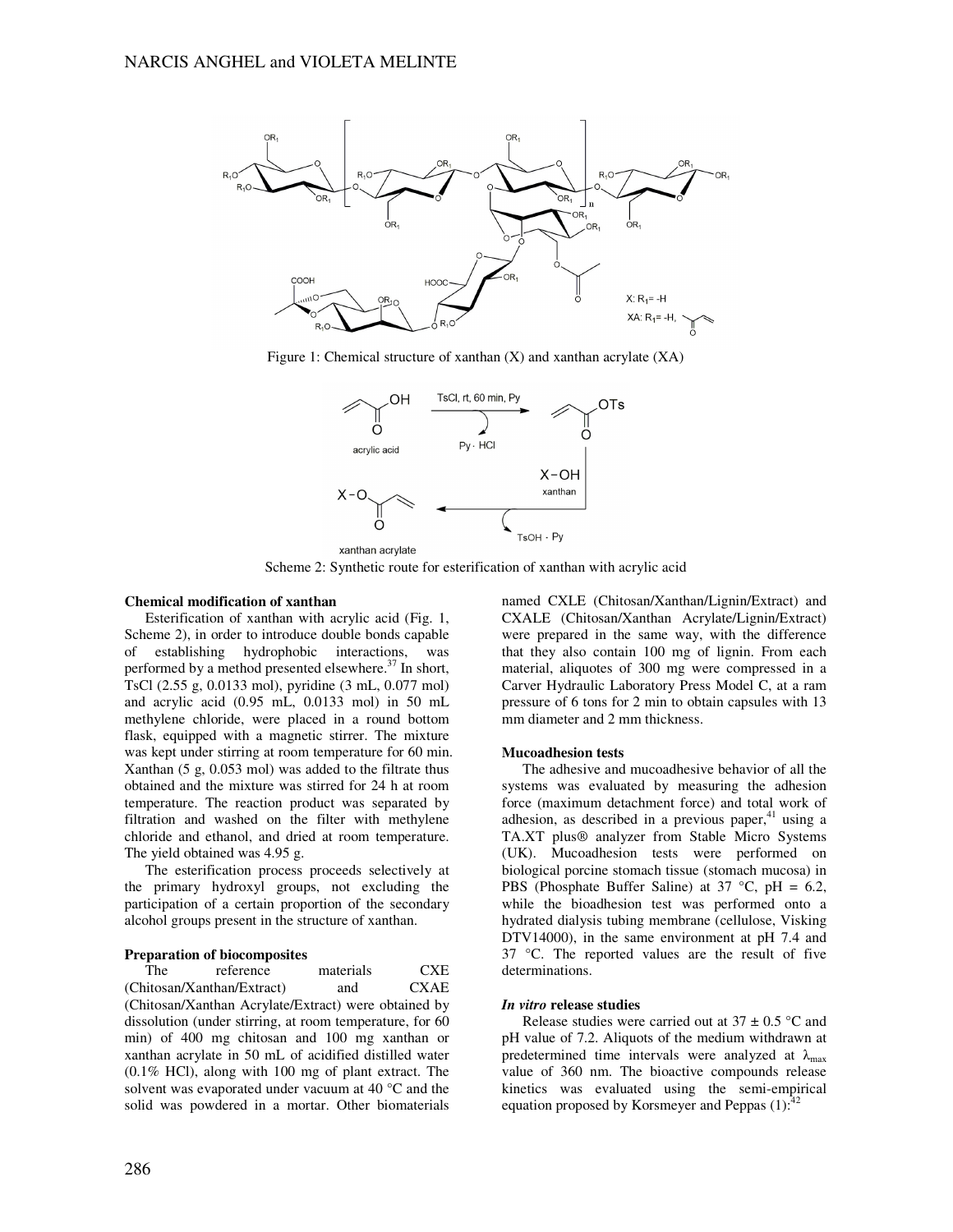$$
\frac{M_t}{M_{\infty}} = kt^n \tag{1}
$$

where  $M/M_{\infty}$  represents the fraction of the drug released at time *t*,  $M_t$  and  $M_\infty$  are the absolute cumulative amount of drug released at time *t* and the maximum amount released under the experimental conditions used, at the plateau of the release curves, *k* is a constant incorporating the characteristics of the macromolecular drug loaded system and *n* is the release exponent, which is indicative of the release mechanism.

#### **Dynamic vapor sorption (DVS)**

To evaluate the water sorption at atmospheric pressure, IGAsorp equipment (Hiden Analytical, Warrington – UK) was used. The studies were performed at humidity between 0 and 95%, in the temperature range from  $5^{\circ}$ C to  $85^{\circ}$ C, with an accuracy of  $\pm 1\%$  for 0–90% RH (Relative Humidity) and  $\pm 2\%$  for 90–95% RH.

#### **Radical scavenging assay**

The antiradical activity was evaluated using a DPPH solution, as presented in our previous paper.<sup>4</sup>

#### **Diametral tensile measurements**

After being taken out of the moulds, the specimens were incubated at 37 °C in 100% humidity for 1 day. The diametral tensile strength (DTS) testing was performed on an EZ–Test machine (Shimadzu, Kyoto, Japan), at a loading rate of  $0.5$  mm  $\times$  min<sup>-1</sup>. The DTS value was calculated according to Equation (2):

$$
DTS = \frac{2 \times P}{\pi \times D \times T} \tag{2}
$$

where P is the peak load (Newtons), D is the diameter (mm) and T is the thickness (mm) of the specimen. The maximal compression load at failure was obtained from the recorded load-deflection curves. The reported value is the average of 5 measurements.

# **RESULTS AND DISCUSSION**

In order to separate and purify the flavonoid fraction from the rhizomes of *Agropyron repens*, the crude alcoholic extract was first absorbed on PVPP and then eluted with water to remove most of sugars, polysaccharides, simple phenols, polyphenolcarboxylic acids, *etc*. Subsequent elution with ethyl alcohol led to a fraction enriched in flavonoids, which, after concentration and drying *in vacuo*, gave a brown solid with a yield of 1.86 g. According to the quantitative analysis described in the experimental part, the total flavonoid content was 1.32%.

#### **HPLC analysis**

The HPLC chromatogram shown in Figure 2 indicates the presence of vanillin, rutin, tricin and baicalein in the flavonoid-enriched extract of *Agropyron repens* – a combination of polyphenols characteristic of the plant in question. These bioactive principles are responsible for its antioxidant properties.



Figure 2: HPLC chromatogram for *Agropyron repens* L. flavonoid-enriched extract: 1 – vanillin, 2 – rutin, 3 – tricin, 4 – baicalein

| Table 1                                      |  |  |  |  |
|----------------------------------------------|--|--|--|--|
| Adhesive properties of the studied materials |  |  |  |  |

|              | Mucoadhesion        |                  | <b>Bioadhesion</b>         |                  |
|--------------|---------------------|------------------|----------------------------|------------------|
| Sample       | Force of detachment | Work of adhesion | Force of detachment        | Work of adhesion |
|              | $\mathbf{g}$        | $(N \times s)$   | $\left( \mathbf{g}\right)$ | $(N \times s)$   |
| <b>CXE</b>   | 15.7                | 0.0141           | 7.7                        | 0.0082           |
| <b>CXAE</b>  | 10.4                | 0.0240           | 9.9                        | 0.0100           |
| <b>CXLE</b>  | 17.9                | 0.0225           | 8.2                        | 0.0061           |
| <b>CXALE</b> | 9.9                 | 0.0080           | 8.2                        | 0.0109           |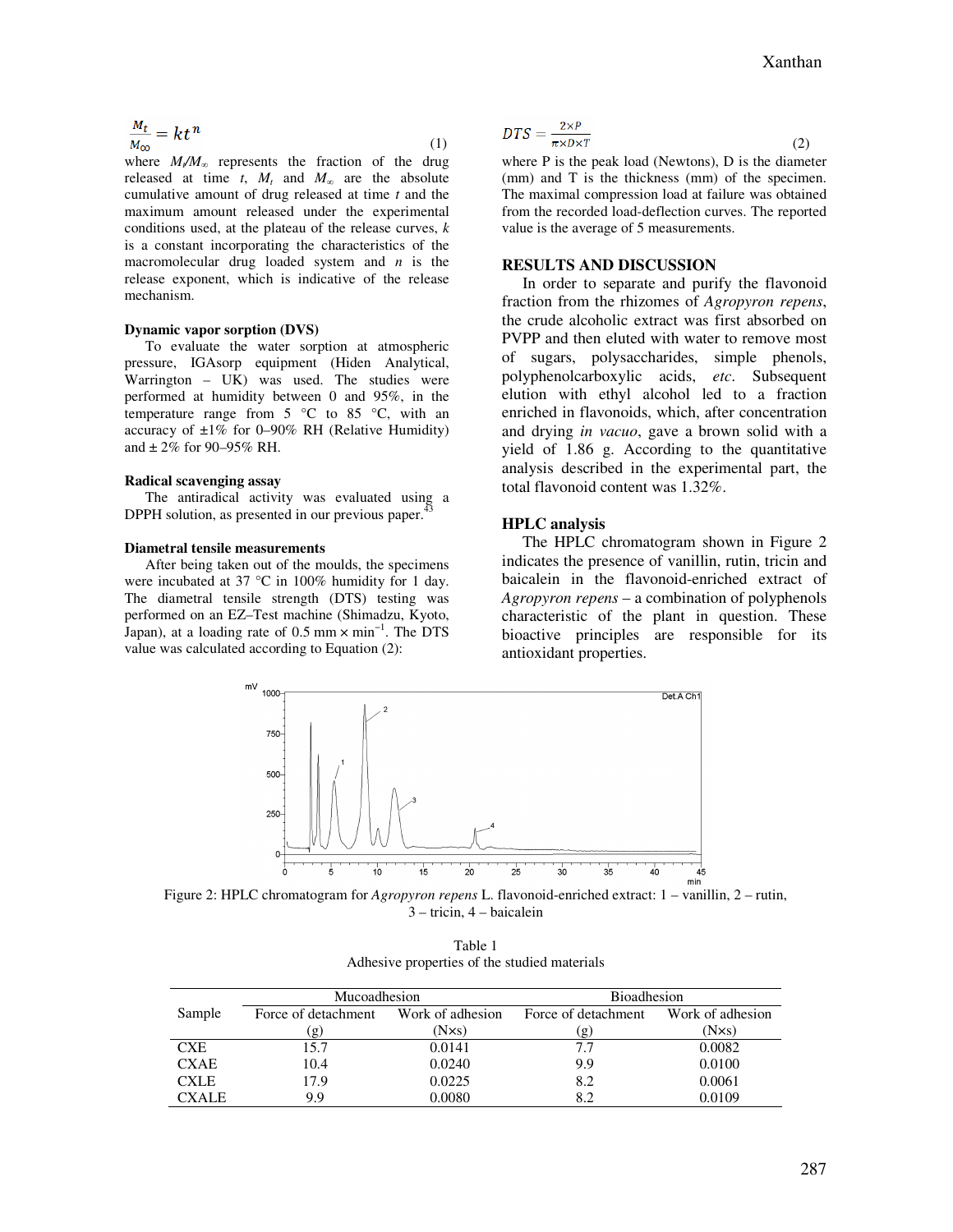## **Bio/mucoadhesivity**

The adhesion of pharmaceutical formulations to the mucosal tissue offers the possibility of creating an intimate and prolonged contact at the site of administration. This prolonged residence time can result in enhanced absorption and, in combination with controlled release of the drug, also improves patient compliance by reducing the frequency of administration.

By comparing the adhesion parameters of the materials (Table 1), in the presence and in the absence of mucin, it is clear that they are higher in the presence of mucin, suggesting good interaction between the material and mucins, which is in accordance with the data reported by other authors. $44$  As expected, the presence of lignin, a hydrophobic material, leads to a slight decrease in mucoadhesive properties, the more pronounced the more syringyl or guaiacyl phenylpropane units are involved in hydrophobic bonds with modified xanthan (*e.g.* the force of detachment for CXALE is much lower than that for CXAE). The total work of adhesion values are in good agreement with those of adhesive forces.

# **Dynamic vapour sorption (DVS)**

According to DVS data (Table 2, Fig. 3), xanthan modification reduced the sorption capacity. Thus, the sorption capacity of CXAE was reduced with 1.83%, as compared to that of CXE. When lignin was added, the sorption capacity decreased further, the most pronounced decrease being between CXAE and CXALE, of about 13.8%. The lignin addition into the polymeric matrix resulted in a significant increase in BET area (Brunauer–Emmett–Teller theory aims to explain the physical adsorption molecules on a solid surface and serves as the basis for an important analysis technique for the measurement of the specific surface area of materials). As may be seen below, the BET area and pore size vary depending on the material formulation and play

an important role in releasing the bioactive principles from the polymeric matrix.

#### **Diametral tensile strength**

The compaction of the composites was evaluated by assessing the diametral tensile strength (DTS). As compared to the polysaccharide matrix (CX), all the biocomposites presented an increase in DTS. All the formulations presented sufficient mechanical strength (Fig. 4). No significant effect on this parameter was found when the *Agropyron*  extract was added into the chitosan/xanthan matrix, while the xanthan modification increased DTS by 66.85%. A more compact structure has resulted after the incorporation of lignin into the chitosan/xanthan matrix, which raised three times the DTS value due to high intermolecular hydrogen bonding between the components, as well as the van der Waals forces. Both make possible good adhesion between the polysaccharides and lignin.<sup>45</sup> The use of the modified xanthan also had a positive effect, probably due to strong hydrophobic interactions that reduce the macromolecular mobility of polysaccharide chains. This avoids the sliding of chains over the others and a reinforcement effect occurs. 46

# *In vitro* **release of** *Agropyron repens* **extract**

The *in vitro* release profiles of the formulations were observed and, according to Figure 5, the best model describing the *in vitro* release kinetics of the couch grass extract was the Korsmeyer-Peppas model. The correlation coefficient  $R^2$  varied between 0.9948 and 0.9954.

According to data from Table 3, the value of n is lower than 0.5 for all the systems, suggesting a diffusion-controlled release of the bioactive principles from the matrix, as has been also established for other systems based on polysaccharides.<sup>43</sup>

Table 2 Relevant BET data related to the studied materials

| Sample       | Sorption capacity | Average pore size | <b>BET</b> data            |                               |  |
|--------------|-------------------|-------------------|----------------------------|-------------------------------|--|
|              | (% d.b.)          | (nm)              | Area $(m^2 \times g^{-1})$ | Monolayer $(g \times g^{-1})$ |  |
| <b>CXALE</b> | 23.1              | 2.41              | 192                        | 0.0549                        |  |
| <b>CXLE</b>  | 27.4              | 2.36              | 233                        | 0.0665                        |  |
| <b>CXE</b>   | 27.3              | 3.83              | 143                        | 0.0401                        |  |
| <b>CXAE</b>  | 26.8              | 6.98              |                            | 0.0225                        |  |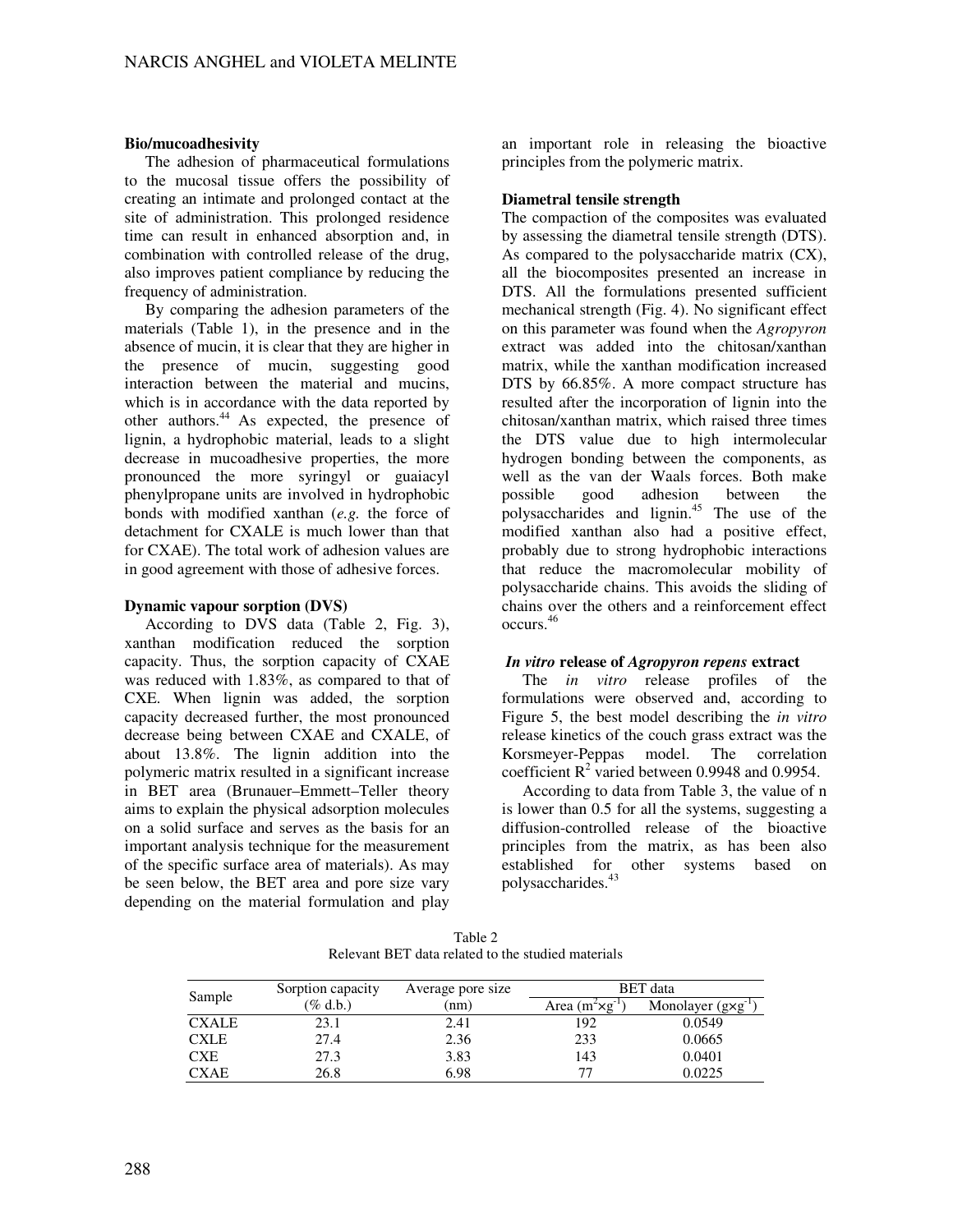

Figure 3: Influence of lignin and modified xanthan on water uptake properties of the studied materials  $(S -$ sorption;  $D -$ desorption)

The faster release mechanism of active principles from samples CXE and CXAE, as compared to samples CXLE and CXALE, could be due to diffusion through swelling of the polymer matrix and also due to porosity (see DVS data). CXE and CXAE present large pores on the surfac and increased water absorption capacity enables the active principles to diffuse with a higher speed and quantity than in the case of samples containing lignin. The presence of lignin in the polymer matrix determines not only a structuring of the material, as highlighted by the decrease in the average pore diameter (Table 2), but also a decrease in the water absorption capacity, which leads to a lower release rate of bioactive principles into the medium. Thus, the difference between the release rates of CXE and



Figure 4: Diametral tensile strength of the analyzed materials

CXLE is of 92.4%. The presence of xanthan acrylate slows down, through hydrophobic interactions, even more the speed of diffusion of the drug in the external environment, on average by 93% (CXAE *vs* CXALE). The polymeric matrix may form loose channels within the network, due to the hydrophilic nature of polysaccharides. Hydrophilic polysaccharides readily absorb water molecules and will swell, resulting in the formation of large pores that influence the release rate. A slight decrease in the release rate of the bioactive principles was registered for the formulation comprising modified xanthan, probably owing to the increased chain length of xanthan and low swellability.<sup>47</sup>



Figure 5: Release profiles of bioactive principles from the investigated samples



Figure 6: Antiradical activity of the tested materials

| Table 3                                                          |
|------------------------------------------------------------------|
| Kinetic parameters of drug release from the investigated samples |

| <b>Samples</b> |        | $R^2$  | k (min <sup>-n</sup> ) | $R^2\nu$ |
|----------------|--------|--------|------------------------|----------|
| CXE.           | 0.2989 | 0.9616 | 6.9818                 | 0.9951   |
| <b>CXAE</b>    | 0.2846 | 0.9602 | 4.3057                 | 0.9954   |
| <b>CXLE</b>    | 0.3680 | 0.9938 | 0.5308                 | 0.9954   |
| CXALE          | 0.4258 | 0.9955 | 0.3314                 | 0.9948   |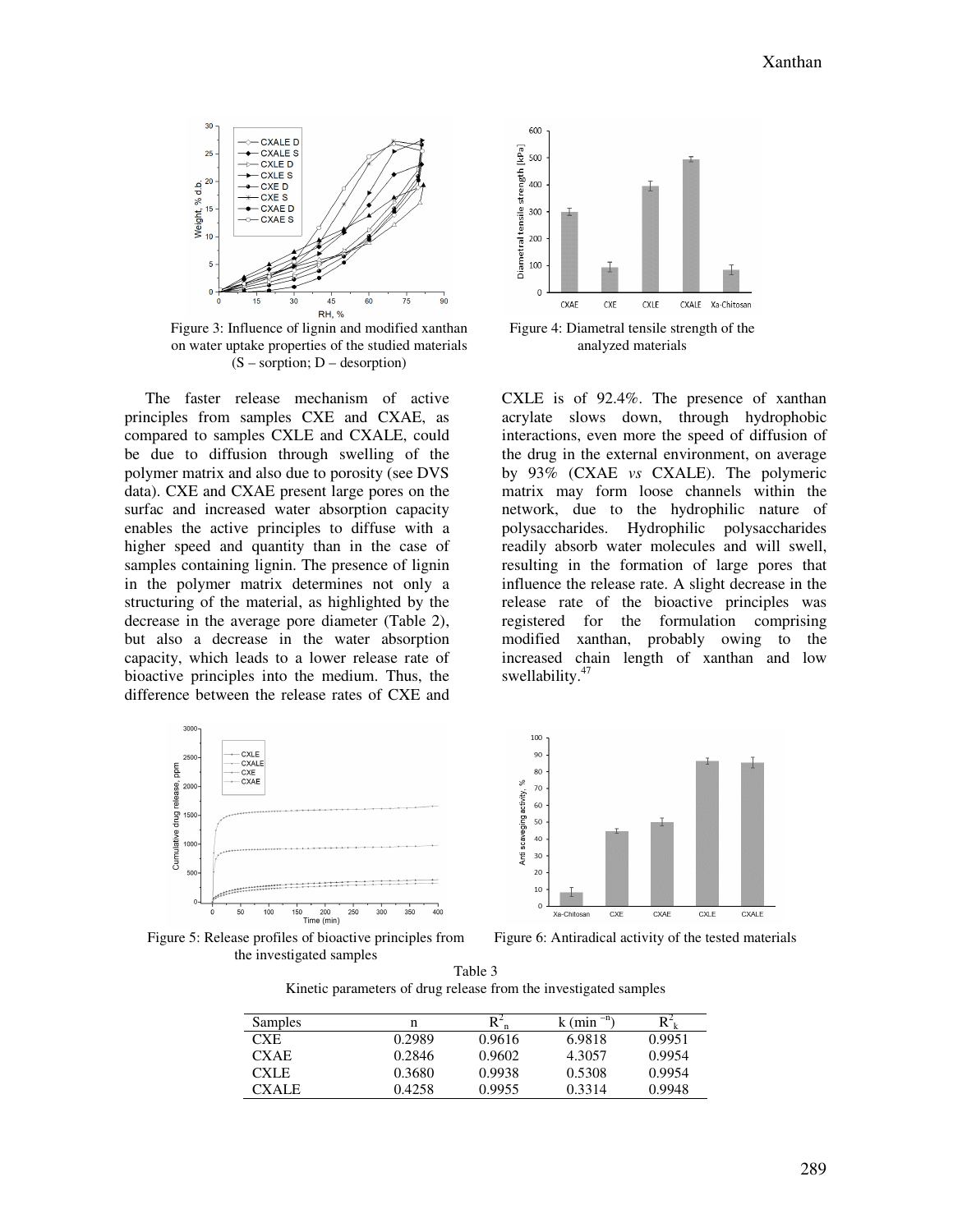# **Free radical (DPPH) scavenging activity**

It is well known that higher percentage of DPPH radical scavenging activity is correlated with higher antioxidant activity.<sup>48</sup> The antioxidant activity was measured against radical species generated in their action system, such as DPPH radicals. Our results showed that the percentage of radical scavenging activities produced by CXE and CXAE formulations is significantly different from that of the xanthan-chitosan matrix (Fig. 6). The presence of lignin highly increased the DPPH scavenging activity of formulations CXLE and CXALE, on average by about 47%, compared with CXE and CXAE. These results confirm the antioxidant properties of lignin. Future studies are necessary to evaluate its antimicrobial effects.

# **CONCLUSION**

Capsules comprising chitosan and xanthan/modified xanthan as matrix and *Agropyron repens* extract were obtained. The phytocomplex was characterized by HPLC in terms of qualitative composition. The total flavonoid content, responsible for the antioxidant properties, was assessed. The biocomposite materials were analyzed in terms of mechanical and bioadhesion properties, water adsorption (which also play an important role in the diffusion mechanism of drugs), as well as antioxidant and delayed release properties of the active principles incorporated in the polymer matrix. It was found that the prepared capsules presented different properties, as a function of their composition. When lignin was added, a high antiscaveging activity and a slow release rate of *Agropyron repe*ns extract were recorded. Compressive strengths were between 0.09–0.49 MPa, being influenced by sample composition (an increase of approximately 500% was registered in the case of CXALE, compared to the xanthan-chitosan matrix due to strong hydrophobic interactions that reduce the macromolecular mobility and increase the mechanical strength). The release kinetics of bioactive principles through the matrix components fitted the Korsmeyer-Peppas model, indicating Fickian diffusion. The presence of lignin and acrylate xanthan in the prepared biomaterials leads to a decrease in the rate of release of bioactive principles into the environment, by an average of 92%, compared to the samples containing only chemically unmodified xanthan. However, after about 100 minutes, all the formulations show a plateau in terms of the release of bioactive substances from

the basic matrix. How much drug is released in a given time, through the fine tuning of the component ratio, will be the subject of a stochastic study based on neural networks. All the formulations developed in this study present significant antiradical activity and have potential in health and cosmetic applications.

# **REFERENCES**

1 European Medicines Agency, "Community Herbal Monograph on *Agropyron repens* (L.) *P. Beauv*. Rhizome", London, UK, 2011

<sup>2</sup> N. Mascolo, G. Autore and F. Capasso, *Phytother*. *Res*., **1**, 28 (1987), https://doi.org/10.1002/ptr.2650010107

<sup>3</sup> C. Sadki, B. Hacht, A. Souliman and F. Atmani, *J*. *Ethnopharmacol*., **128**, 352 (2010), http://doi.org/10.1016/j.jep.2010.01.048

<sup>4</sup> B. P. Nagori and R. Solanki, *J*. *Med*. *Plants*., **5**, 508 (2011), http://doi.org/10.3923/rjmp.2011.508.514

<sup>5</sup> N. H. Jazani, P. Mikaili, J. Shayegh, N. Haghighi, N. Aghamohammadi *et al*., *J*. *Am*. *Sci*., **7**, 645 (2011), http://doi.org/10.7537/marsjas070611.106

6 S. S. Beydokthi, J. Sendker, S. Brandt and A. Hensel, *Fitoterapia*, **117**, 22 (2017), https://doi.org/10.1016/j.fitote.2016.12.010

<sup>7</sup> L. A. Weston, B. A. Burke and A. R. Putnam, *J*. *Chem*. *Ecol*., **13**, 403 (1987), https://doi.org/10.1007/BF01880089

<sup>8</sup> C. L. Cui, L. Gan, X. Y. Lan, J. Li, C. F. Zhang *et al*., *Polym*. *Compos*., **40**, 2187 (2019), https://doi.org/10.1002/pc.25024

<sup>9</sup> D. Bilanovic, L. Iliassafov, E. Kurzbaum and R. Armon, *ChemistrySelect*, **4**, 6451 (2019), https://doi.org/10.1002/slct.201803368

<sup>10</sup> B. S. Liu and T. B. Huang, *Polym*. *Compos*., **31**, 1037 (2010), https://doi.org/10.1002/pc.20890

<sup>11</sup> D. Kasai, R. Chougale, S. Masti, R. Chalannavar, R. Malabadi *et al*., *J*. *App*. *Polym*. *Sci*., **135**, 46188 (2018), https://doi.org/10.1002/app.46188

<sup>12</sup> R. Michalik and I. Wandzik, *Polymers*, **12**, 2425 (2010), https://doi.org/10.3390/polym12102425

<sup>13</sup> H. Pan, C. Fu, L. Huang and Y. Jiang, *Mar*. *Drugs*, **16**, 198 (2018), https://doi.org/10.3390/md16060198

<sup>14</sup> S. Z. Tapdiqov, *Cellulose Chem*. *Technol*., **54**, 429 (2020),

http://doi.org/10.35812/CelluloseChemTechnol.2020.5 4.44

<sup>15</sup> E. V. Svirshchevskaya, A. A. Zubareva, A. A. Boyko, O. A. Shustova, M. V. Grechikhina *et al*., *Appl*. *Biochem*. *Microbiol*., **52**, 483 (2016), https://doi.org/10.1134/S000368381605015X

<sup>16</sup> R. A. C. Gomide, A. C. S. de Oliveira, D. A. C. Rodrigues, C. R. de Oliveira, O. B. G. de Assis *et al*., *J*. *Polym*. *Environ*., **28**, 1326 (2010), https://doi.org/10.1007/s10924-020-01685-z